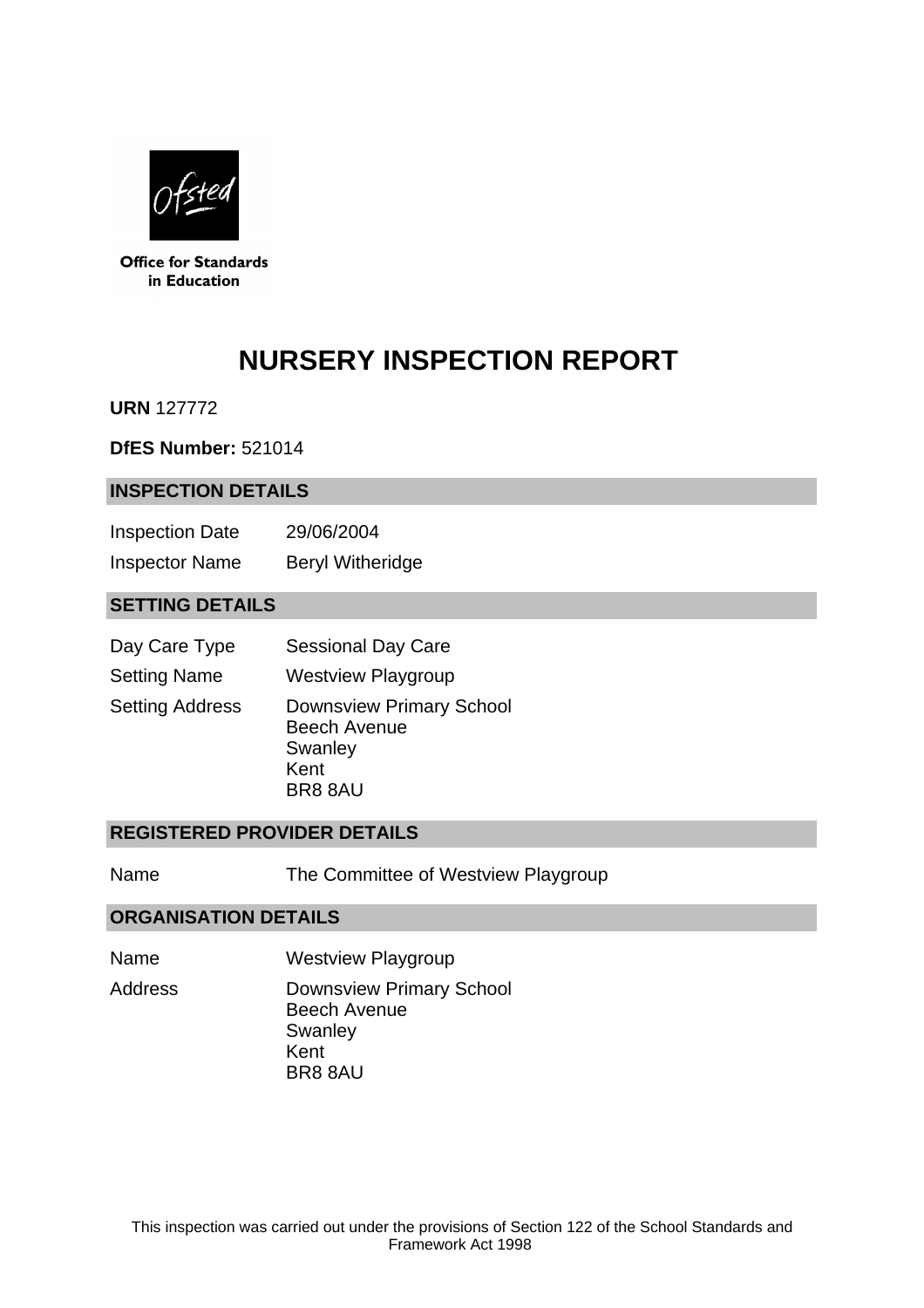## **ABOUT THE INSPECTION**

The purpose of this inspection is to assure government, parents and the public that the nursery education for funded three and four year old children is of an acceptable quality. Inspection of nursery education also identifies strengths and weaknesses so that providers can improve the quality of educational provision and help children to achieve the early learning goals (elgs) by the end of the Foundation Stage. This inspection report must be made available to all parents.

If the setting has been inspected previously, an action plan will have been drawn up to tackle issues identified. This inspection, therefore, must also assess what progress has been made in the implementation of this plan.

#### **Information about the setting**

Westview Playgroup opened in 1984. It operates from a classroom in a the local primary school, in Swanley. The pre-school serves the local area.

There are currently 34 children from two and a half to five years on roll. This includes 14 funded 3-year-olds and 14 funded 4-year-olds. Children attend for a variety of sessions. The setting currently supports one child with special needs and one child who speaks English as an additional language.

The group opens five days a week during school term times. Sessions are from 09.00 to 12.00.

There are seven members of staff working with the children. Over half the staff have early years qualifications to NVQ level 2 or 3. The setting receives support from a teacher from the local Early Years Development and Childcare Partnership (EYDCP).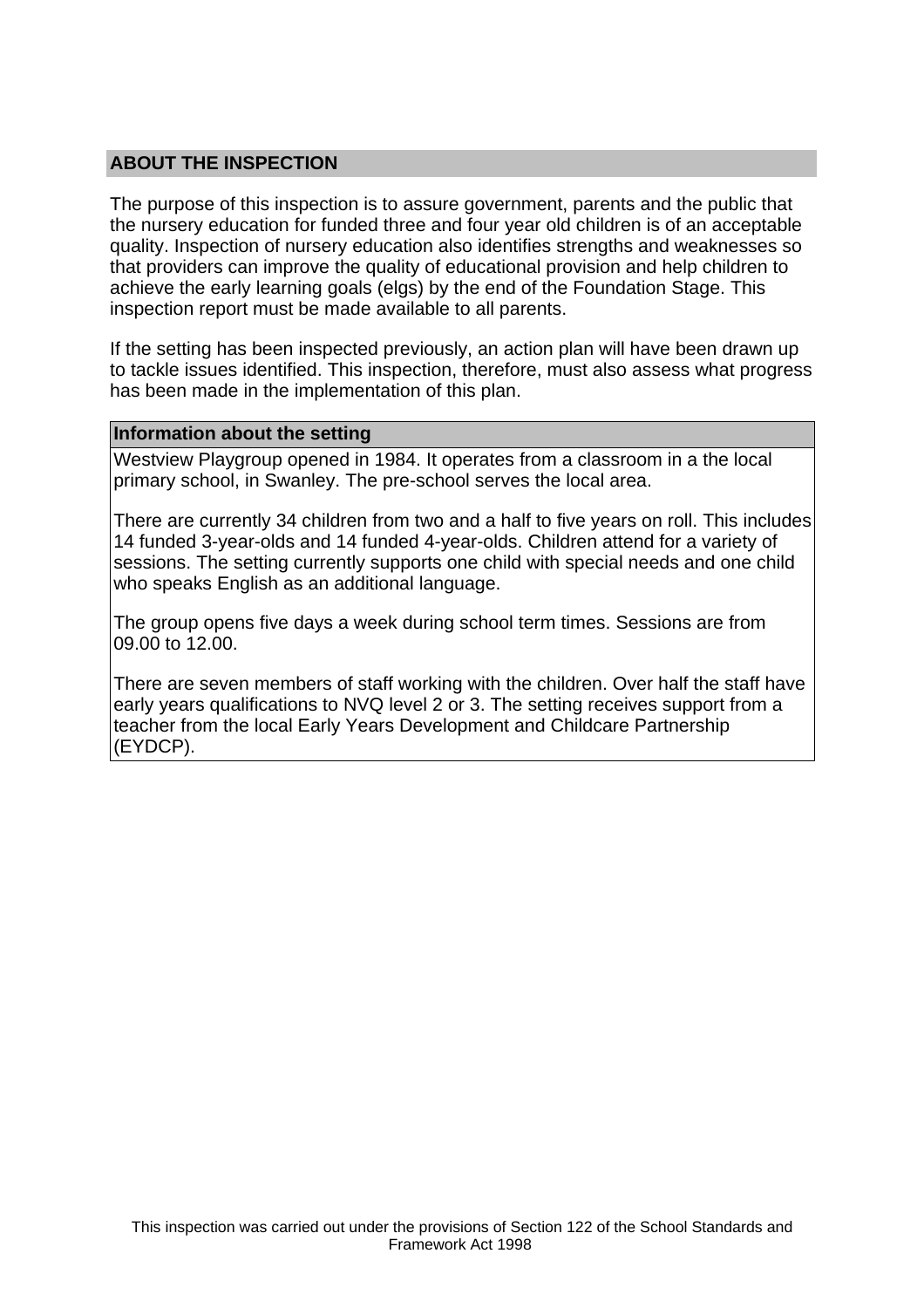# **INSPECTION OF THE NURSERY EDUCATION PROVISION FOR FUNDED THREE AND FOUR YEAR OLDS.**

## **How effective is the nursery education?**

Westview Playgroup is acceptable and of good quality overall. The children are making generally good progress towards the early learning goals.

Teaching is generally good. Most staff show a secure knowledge of how children learn and the early learning goals. They all have an individual early learning goal for which they are responsible or a speciality such as Special Educational Needs. Staff provide the children with good role models, there are high expectations of behaviour and they have a good relationship with the children. Staff work with children in small groups and also allow time for one to one work. They provide children with a wide selection of activities, toys and equipment, to encourage learning and to meet their individual needs. There is no record of assessment and evaluation of these activities.

Leadership and management is generally good. The staff work together well as team, supporting each other and the children. Staff are able to identify training needs and attend relevant courses. Staff meetings are held regularly. Staff are able to discuss the future learning needs of the children. All staff are involved in the future planning. There are regular committee meetings held and they are very supportive of the staff. There is no formal assessment of the group's ongoing progress.

The partnership with parents is generally good. Parents are given written information regarding the proposed half termly activities their children will take part in. A weekly timetable is displayed for parents. Parents are able to talk to staff about their child's progress at any time but there are no formal arrangements for these. Parents are not given information about the early learning goals or stepping stones. A written report is given to parents when their child leaves the playgroup. Parents find staff friendly and approachable.

## **What is being done well?**

- Children's personal, social and emotional development is good. Children are confident and independent, they form good relationships with staff and their peers.
- The staff teach the children by example, they are good role models. Children know how to behave and understand what is acceptable and what is not.
- Partnership with parents is good. Parents are encouraged to come into the group and talk to staff about their child's progress. Children receive continuity in all areas of their care and learning.
- The children are provided with a stimulating, exciting and interesting environment in which to play. They have free access to toys and equipment. Planning is flexible to enable them to make choices. They are confident, independent and enjoy learning.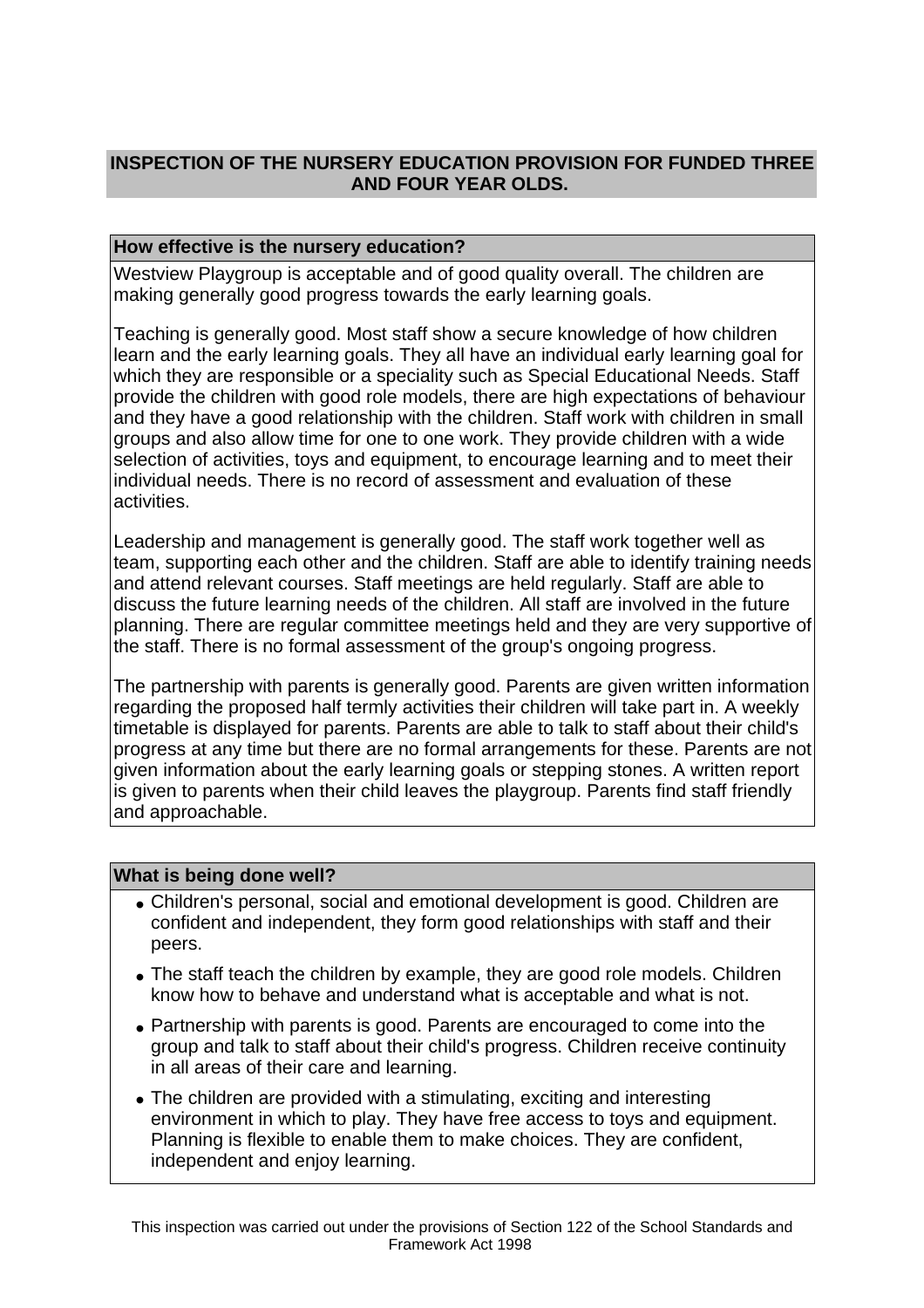## **What needs to be improved?**

- the procedures for recording the children's progress
- the identification of the next steps in children's learning
- the evaluation of activities and projects
- opportunities for children to use simple addition and subtraction in practical situations
- introducing children to other cultures, beliefs and festivals.

#### **What has improved since the last inspection?**

The group was asked to equip the home corner with more dressing up clothes and multi-cultural toys to encourage their imagination.

The group established the home corner in a different area which allowed the children better access and more room to play and use their imagination. The range of toys and dressing up clothes was greatly extended.

They were asked to improve the programme for physical development to enable children to improve their gross motor skills.

The group has purchased equipment which encourages children's physical development, it can be used both indoors and outdoors.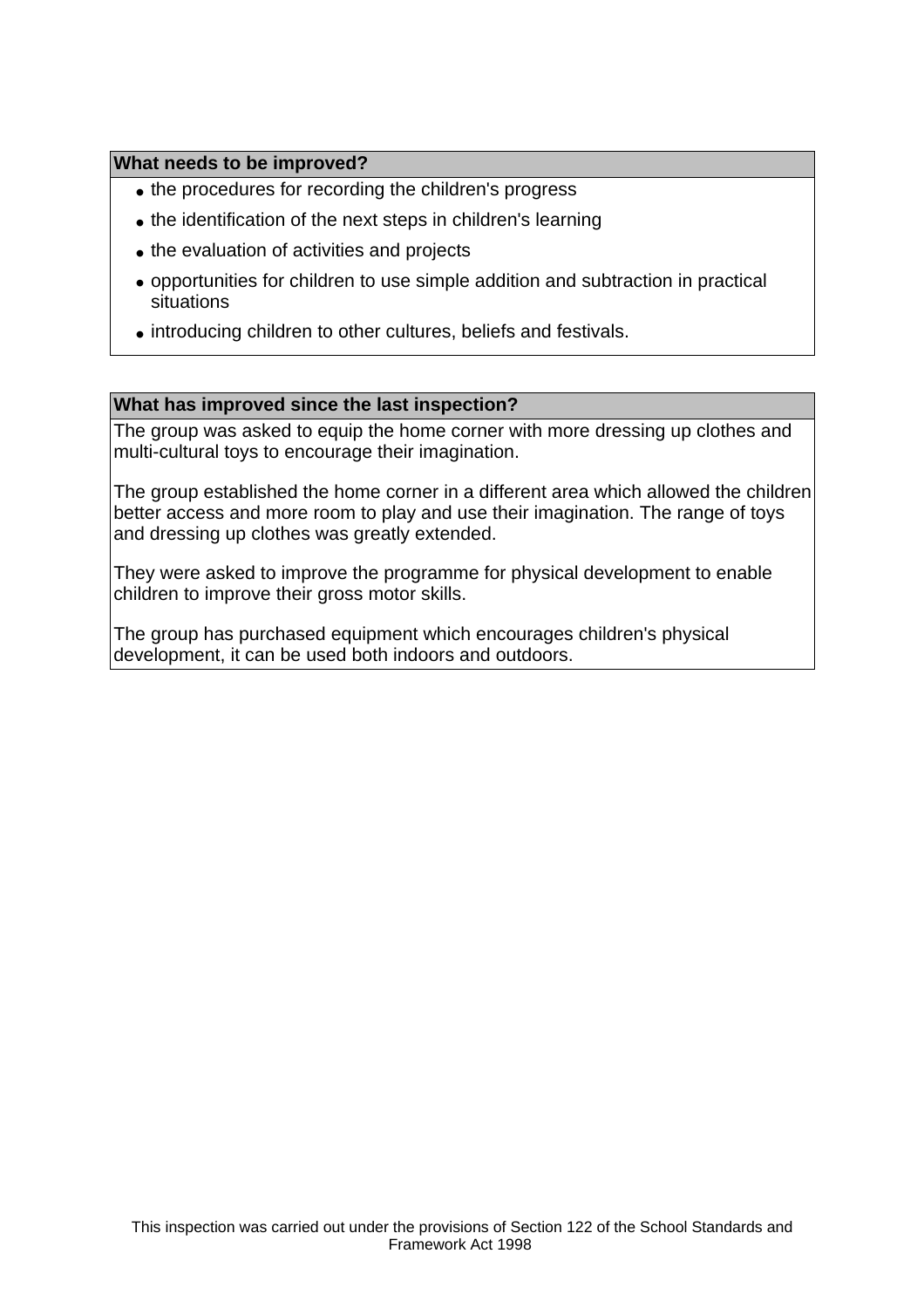# **SUMMARY OF JUDGEMENTS**

## **PERSONAL, SOCIAL AND EMOTIONAL DEVELOPMENT**

Judgement: Very Good

Staff provide stimulating surroundings and children are motivated to learn. Children have good self esteem and confidence. They are able to form relationships, take turns and play together in groups. There is a high expectancy of the children's behaviour. It is excellent and the children understand the difference between right and wrong. Children are very independent, they have self care, can select toys, make choices and work independently. The children have high self esteem.

# **COMMUNICATION, LANGUAGE AND LITERACY**

Judgement: Very Good

Children are able to talk confidently and interact well with each other, they are fluent speakers and engage easily in conversation with adults and other children. They show a great enjoyment of books and understand that print carries meaning. Staff provide the children with many opportunities to write and make marks. Most children can recognise and write letters, forming them correctly. They are well supported by the staff.

# **MATHEMATICAL DEVELOPMENT**

Judgement: Generally Good

Children can count reliably up to ten, some four year olds beyond this. They are able to recognise written numbers. Staff encourage children to use comparative language in practical situations and to describe shape, size and quantity. The children are able to recreate simple patterns. Children need more opportunities for simple addition and subtraction in practical activities and through discussion.

# **KNOWLEDGE AND UNDERSTANDING OF THE WORLD**

Judgement: Generally Good

The children learn about themselves, their families and the lives of others, visitors are welcomed into the group. There are few opportunities for children to learn about other cultures and beliefs. Staff encourage children to learn about the natural world, by growing seeds and plants and discussing each stage of development with them. Four year olds are able to use the computer and programmable toys independently, some three year olds require support from staff.

# **PHYSICAL DEVELOPMENT**

Judgement: Very Good

The children are confident and move with control and co-ordination, they have a good sense of space. They show ability and confidence in the use of both large and small equipment. Children have access to good outdoor play facilities which encourage their motor skills. Children are able to balance, climb, run, hop and skip with confidence. The children show a good ability at handling tools, such as knives, rolling pins and shape cutters, effectively.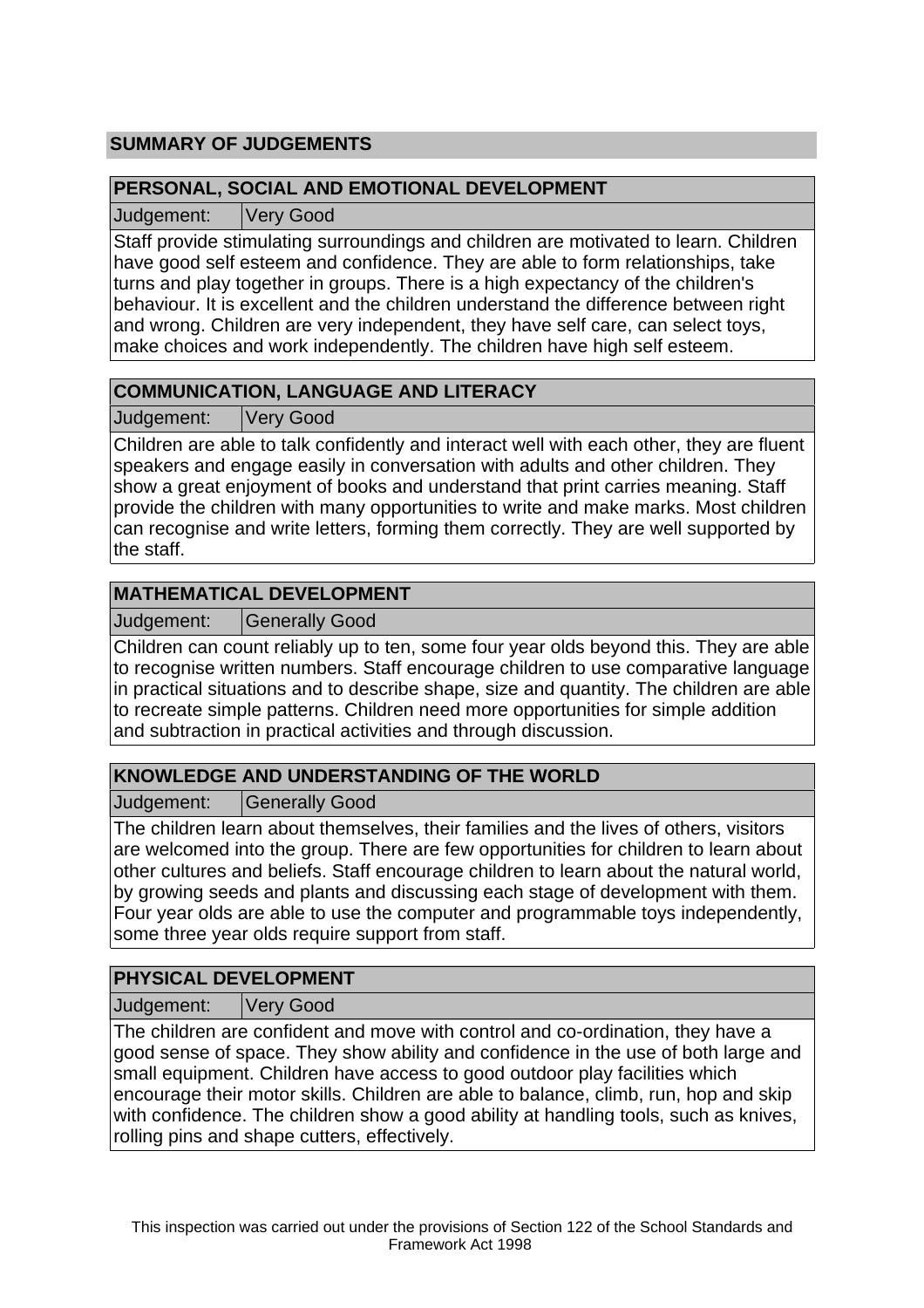## **CREATIVE DEVELOPMENT**

Judgement: Very Good

Children are able to explore media and materials and show a pride in their achievements. They explore colour, texture, shape, sound and extend their imagination. Children are able to select toys and equipment freely which encourages their creative skills. They use their imaginations well, especially four year olds during role play. Staff support this by providing different scenarios, home corner, post office and shops. Staff support children when they are not sure how to use equipment.

**Children's spiritual, moral, social, and cultural development is fostered appropriately.**